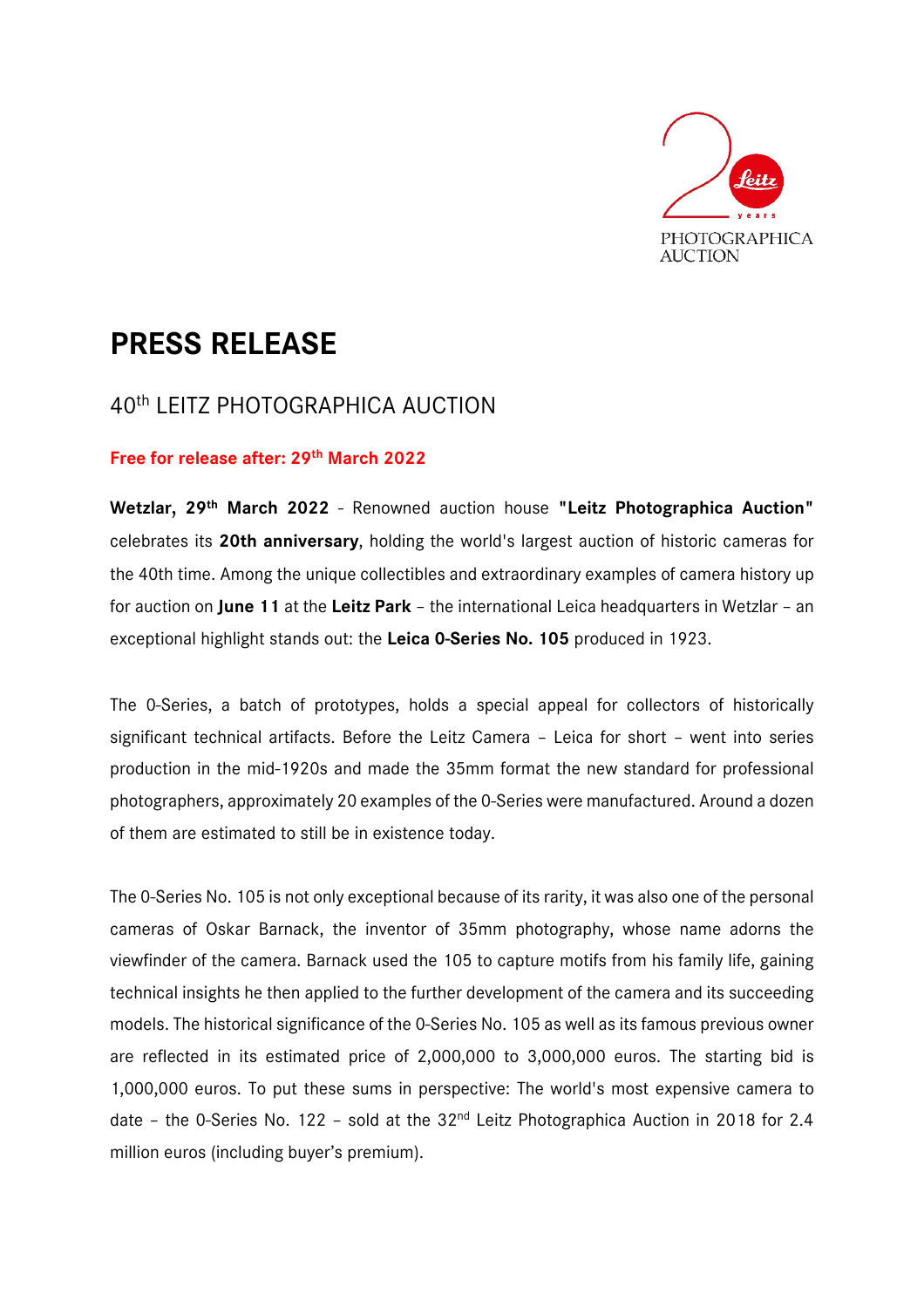#### **Custom-made for a good cause**

At the upcoming auction, the Leica 0-Series No. 105 is the most outstanding camera among numerous remarkable exhibits. Those traditionally include, for instance, the charity lot, the proceeds of which will be donated to charities in Austria and, for the first time, Germany. To celebrate Leitz Photographica Auction's anniversary, a unique camera set will be auctioneered for a good cause. The analogue Leica MP with the serial number 5630769 and the Leica Elmar-M 1:2.8/50 with the serial number 3739015 are unique pieces that stem from a cooperation between Leica Camera AG and Leitz Photographica Auction. The decorative metal exterior parts of the camera were coated with a layer of real gold by means of electroplating. The camera's top plate has a further special feature: It does not bear any of the typical engravings. The camera's serial number is discreetly engraved on the underside of the winding lever, making this particular Leica MP unique. The set is complemented by a black Leica Elmar-M 1:2.8/50, reworked directly at Leica Camera AG in Wetzlar. Instead of the usual engravings laid out in white paint, this lens has gold-colored engravings to match the camera.

**'Leitz Photographica Auction'** is one of the world's leading auction houses for classic and vintage cameras and photographica, and is now firmly established on the international scene. A rare example of the Leica 0-Series produced in 1923 was a sensational highlight at the auction in 2018. The camera achieved a record-breaking hammer price of 2.4 million euros and still holds the record for the highest price ever paid for a camera sold by auction.

Bids for the upcoming auction on June 11 can be submitted in advance – online (www.leitzauction.com), in written form or by telephone. Live bidding during the auction is possible on site at Hotel Bristol in Vienna or at www.leitz-auction.com and www.liveauctioneers.com.

## **40th Leitz Photographica Auction**

Where: Leitz Park, Wetzlar (Germany) When: 11. June 2022 11h CET www.leitz-aution.com

## **For questions regarding registration and bids, please contact:**

Leitz Photographica Auction Andreas Schweiger T +43 1 523 56 59 – 18 andreas.schweiger@leitz-auction.com